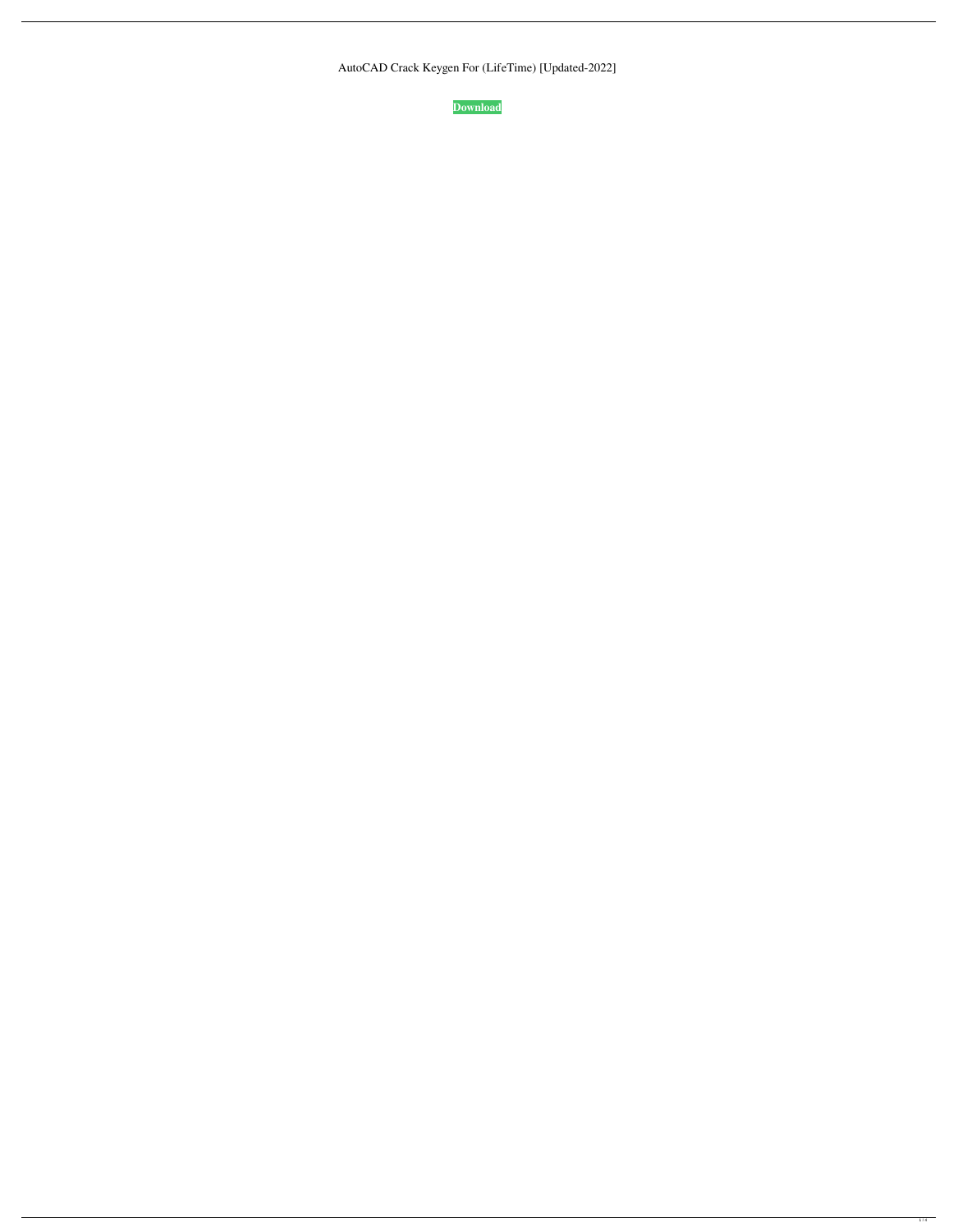**AutoCAD Crack+ X64 [2022]**

There are two main versions of AutoCAD Serial Key: AutoCAD LT and AutoCAD Premier. AutoCAD LT is the free version, and does not include advanced features like 3D or parametric modeling. AutoCAD Premier is an improved version of AutoCAD LT, and is a more advanced program. AutoCAD has a steep learning curve, but its features make it a very powerful tool for architects, engineers, and surveyors. For more information about the features of AutoCAD, see the AutoCAD online Help. The AutoCAD LT Home Page AutoCAD LT version history: AutoCAD LT is a free, stand-alone, postscript-based, desktop-graphics program for 2D drafting, detailing and presentation design, developed by Autodesk. This article is primarily concerned with AutoCAD LT. (Mac users can get similar results from the Mac version of the app; Windows users can get similar results from the Windows version of the app.) AutoCAD LT has three main views: the Paper Space view, the Design Space view, and the Draw view. How to install AutoCAD: For Windows users, download the Autodesk Autocad from the Autodesk website. To run AutoCAD, double-click on the file, and a dialog box will open, asking whether you want to start Autocad. Click on "Yes", and a second dialog box will open, allowing you to set the AutoCAD preferences. Follow the on-screen prompts, and you will be able to run AutoCAD. AutoCAD is usually available from the Windows "Add or Remove Programs" menu. To get the Autodesk Autocad for Windows, look for "Autocad Design Suite". To download the Autocad for Mac, go to For Mac users, get the Autodesk Autocad from the Mac App Store. If you prefer to avoid these methods, here are some other ways you can download and run AutoCAD: Download the Autodesk Autocad from the Autodesk website. Download the Autodesk Autocad from the Apple App Store Download the Autodesk Autocad from the Microsoft Windows Store Download the Autodesk Autocad from the

**AutoCAD Crack+ With Full Keygen X64**

PCL-DRAW PCL-DRAW (PCL stands for Programmed Control Language) is an editor that provides users the ability to write custom macros in AutoLISP. PCL-DRAW includes a runtime environment that can dynamically load PCL-DRAW LISP functions. PCL-DRAW can also be used to write applications that can integrate with AutoCAD and provide additional functionality. Visual LISP Visual LISP, is the scripting language designed by Autodesk to make the programming of AutoCAD commands more accessible and efficient. Visual LISP was originally developed for AutoCAD and now is widely used for general purpose scripting. Examples include setting up macros to perform repetitive tasks. External links AutoCAD Community Forum. This is the place to discuss AutoCAD and third party products. AutoCAD on Autodesk Exchange Apps. A collection of AutoCAD plugins. AutoCAD forum at Autodesk Developer Network. Category:AutoCAD Category:3D graphics software[Depression and psychosis: diferent presentations of bipolar disorder?]. Depressive symptoms are the leading cause of referral for psychiatric services. The aim of this study was to determine the psychiatric profile of patients who consulted for bipolar symptoms and to determine the best clinical approach to these patients. Forty patients were studied with DSM-IV criteria for bipolar disorder, during their first episode. Seventeen patients had depressive symptoms and 21 patients had mixed symptoms. Among the 17 patients with depressive symptoms, 9 had been previously diagnosed with bipolar disorder. On the contrary, 14 patients with mixed symptoms were not previously diagnosed. The risk of bipolar disorder seems to be higher in patients with depressive symptoms. The problem is not so much the depressive phase as the presence of psychosis. A careful psychiatric exploration is required. {4FC737F1-C7A5-4376-A066-2A32D752A2FF} cpp;c; a1d647c40b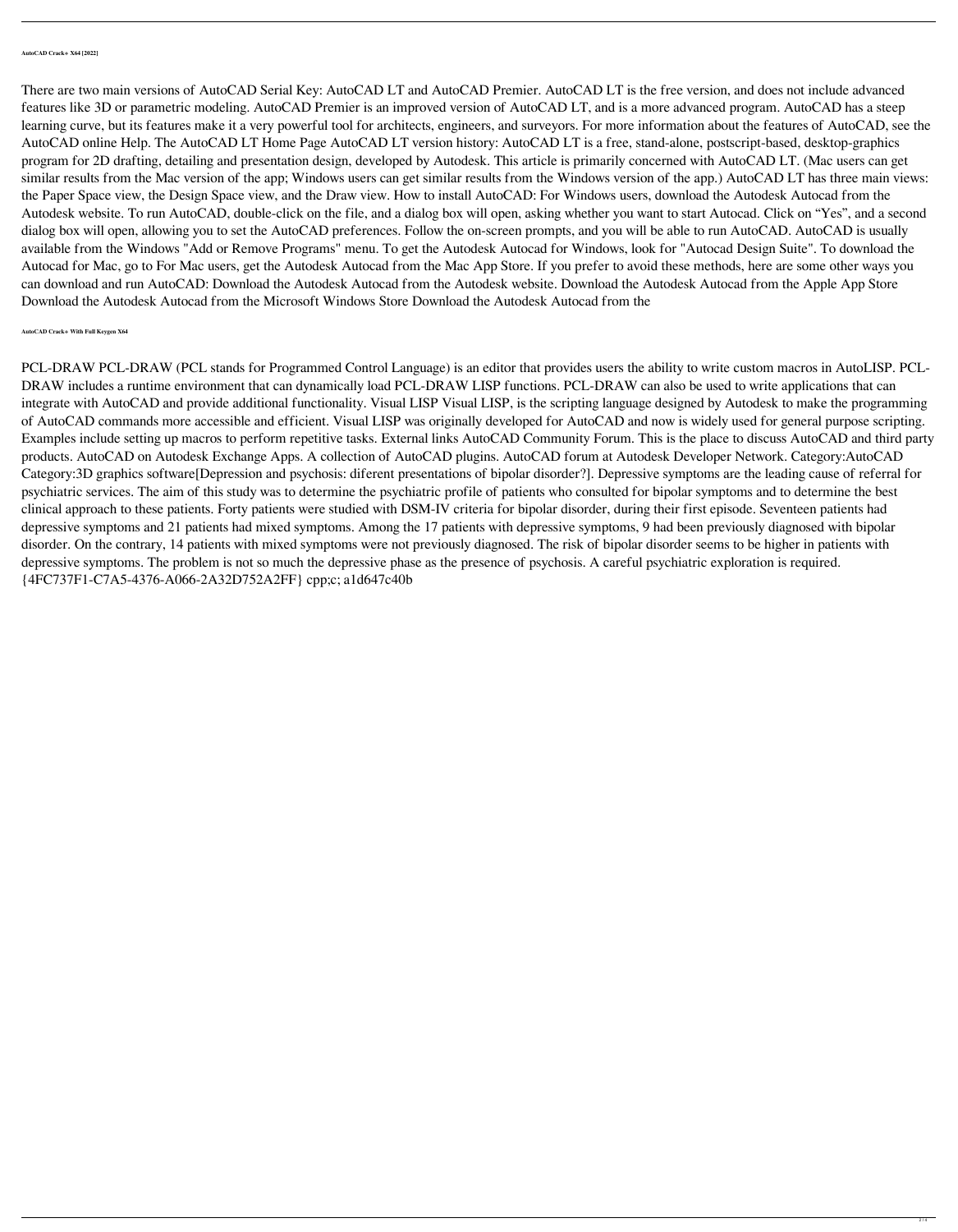**AutoCAD Activation Code With Keygen**

Open the program and start it. Go to the main menu (where it says Autocad or Autodesk) and click "File, then Options." On the Options dialog box, the Preferences tab will be displayed. In that tab, you can see the licensing information and licensing options. Select the "Autodesk AutoCAD" option from the select box. Press OK. Your license key will now appear in the Product Information, Licensing Options, and License Key boxes. Click Save Licenses in the menu bar and your key will be saved. Now you have a key and a license, so start working! The credits AutoCAD was originally developed by Autodesk Inc. and is now distributed by Autodesk Inc., a subsidiary of the PTC Inc. (formerly known as the Parametric Technology Corporation) See also AutoCAD References External links Category:AutoCAD Category:Technical communication tools Category:Technical communication tools in the field of human–computer interactionOBSERVATION OF THE CYTOKINES IN THE PERIPHERAL BLOOD OF CHORIONIC PELLICLE OF DONOR AND RECIPIENT. The experiments were carried out to determine the concentration of interferon-alpha, interleukin-2, interleukin-4, and interleukin-6 in the peripheral blood of donor and recipient of placenta. The results were expressed in the concentration of cytokines/ml of peripheral blood. It has been determined that in the donor of placenta after the transplantation of placenta increases of concentrations of IFN-alpha, IL-2, IL-4 and IL-6 and the concentration of cytokines did not differ by the number of transplants of donor, but it did not differ by the amount of blood from the donor. In recipient of placenta the concentration of all interleukins is decreased after transplantation, but there is an increase of concentration of IFN-alpha and IL-4 and decreases of concentration of IL-2 and IL-6, and with an increase of the amount of blood from the donor of placent

**What's New In AutoCAD?**

2D and 3D annotation: Annotate your models with measurements, dimensions, notes, sketches, and more. As a 2D user, mark up drawing layers in 3D, including drawing dimensions and other data. (video: 1:31 min.) Dynamic Materials: Create and share powerful dynamic materials with parametric properties. AutoCAD can display the properties of any material in a drawing and you can assign parametric values to individual parts to dynamically adjust those properties. (video: 1:26 min.) Structural Lines: Create and view structural lines in your drawings. For example, lines that define a wall's perimeter can help you to visualize and locate features. (video: 1:46 min.) 3D and 2D Validate: Easily identify errors in your models and scale without complex techniques. Create a scale that adjusts automatically for any model size, aligning a model to a drawing or a world coordinate system. (video: 1:52 min.) Reduced Vector: Save time and space by viewing, modifying, and editing vectors directly in your drawing. Use the reduced vector option to view the image of a vector object without the path and text information. (video: 1:48 min.) AutoCAD Video Extras: The best AutoCAD video resources for training and troubleshooting your projects. (video: 9:59 min.) 3D Preview: Animate your 3D models with a touch of a button to get a sense of the object's volume and mass. (video: 2:11 min.) Marker Manager: Easily add and edit markers in your drawings and models to quickly locate features and move from one drawing to another. (video: 1:50 min.) We will be demonstrating these new features and more in a new series of training webinars that will be published on TechNet later this month. Happy AutoCADing, The AutoCAD TeamOur research is directed towards elucidating the mechanism by which eukaryotic cells regulate DNA replication. The major effort of this laboratory is to study the precise roles and relative rates of activities of an array of DNA replication proteins in the initiation of DNA synthesis from chromosomal origins. To achieve this we use monoclonal antibodies that specifically block various DNA replication proteins